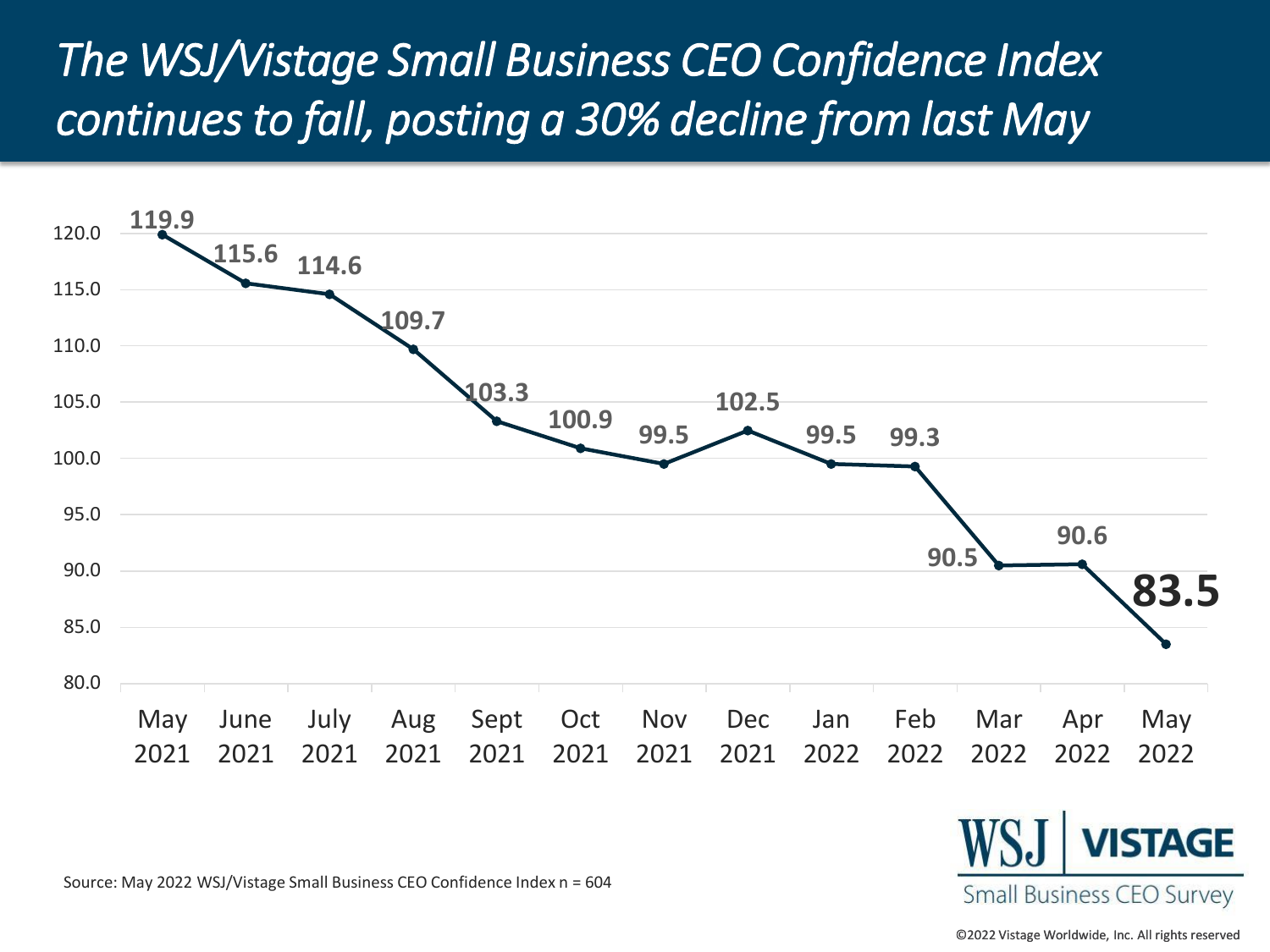# *Inflation has worsened profitability for nearly half of small businesses over the last 12 months*

*How has inflation changed your firm's profitability during the last 12 months?*



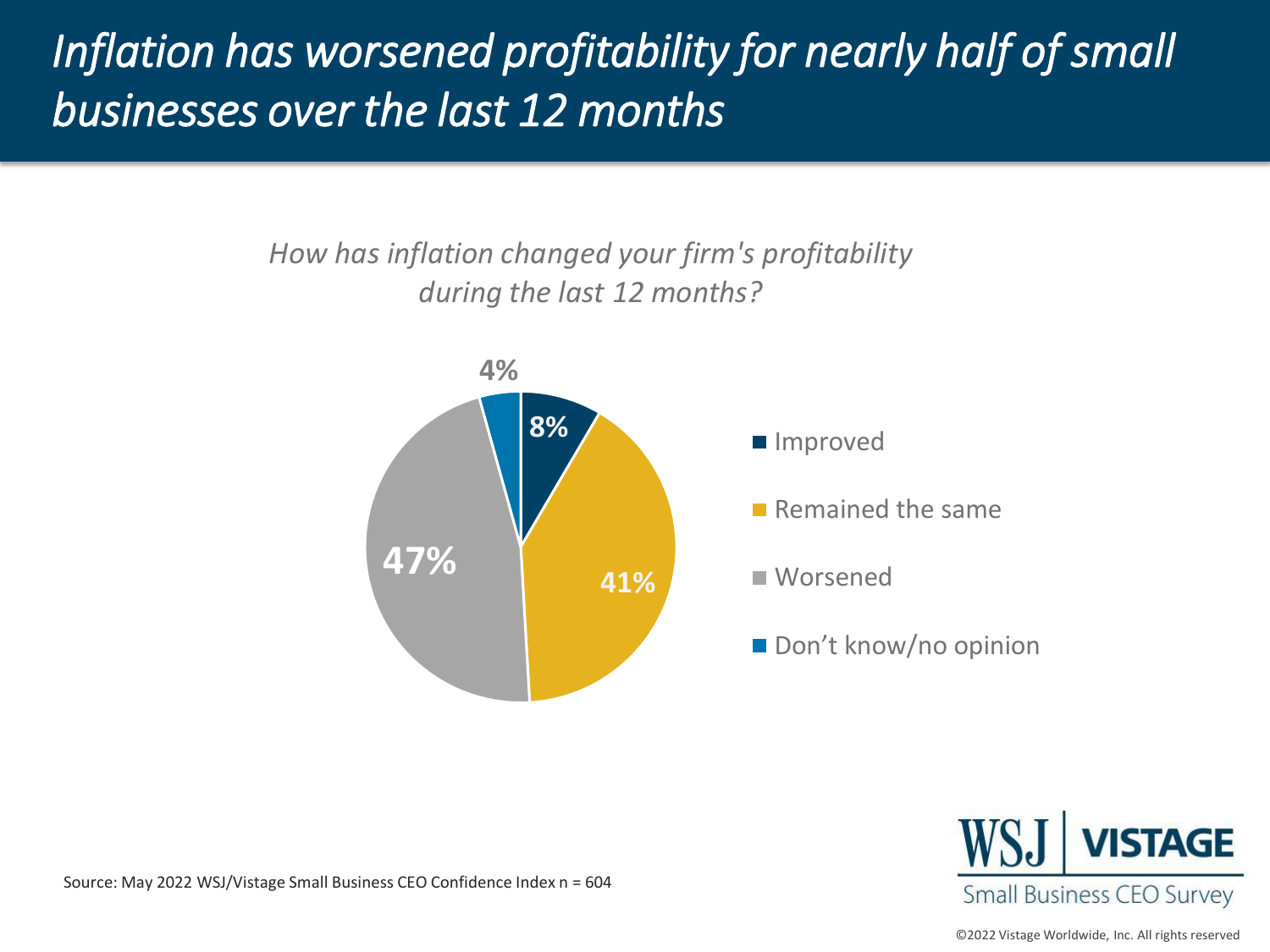*Profitability expectations increasingly pessimistic; one-infour small businesses now project worsening profitability*

> *How do you expect your firm's profitability to change during the next 12 months?*



Source: May 2022 WSJ/Vistage Small Business CEO Confidence Index n = 604

©2022 Vistage Worldwide, Inc. All rights reserved

**Small Business CEO Survey**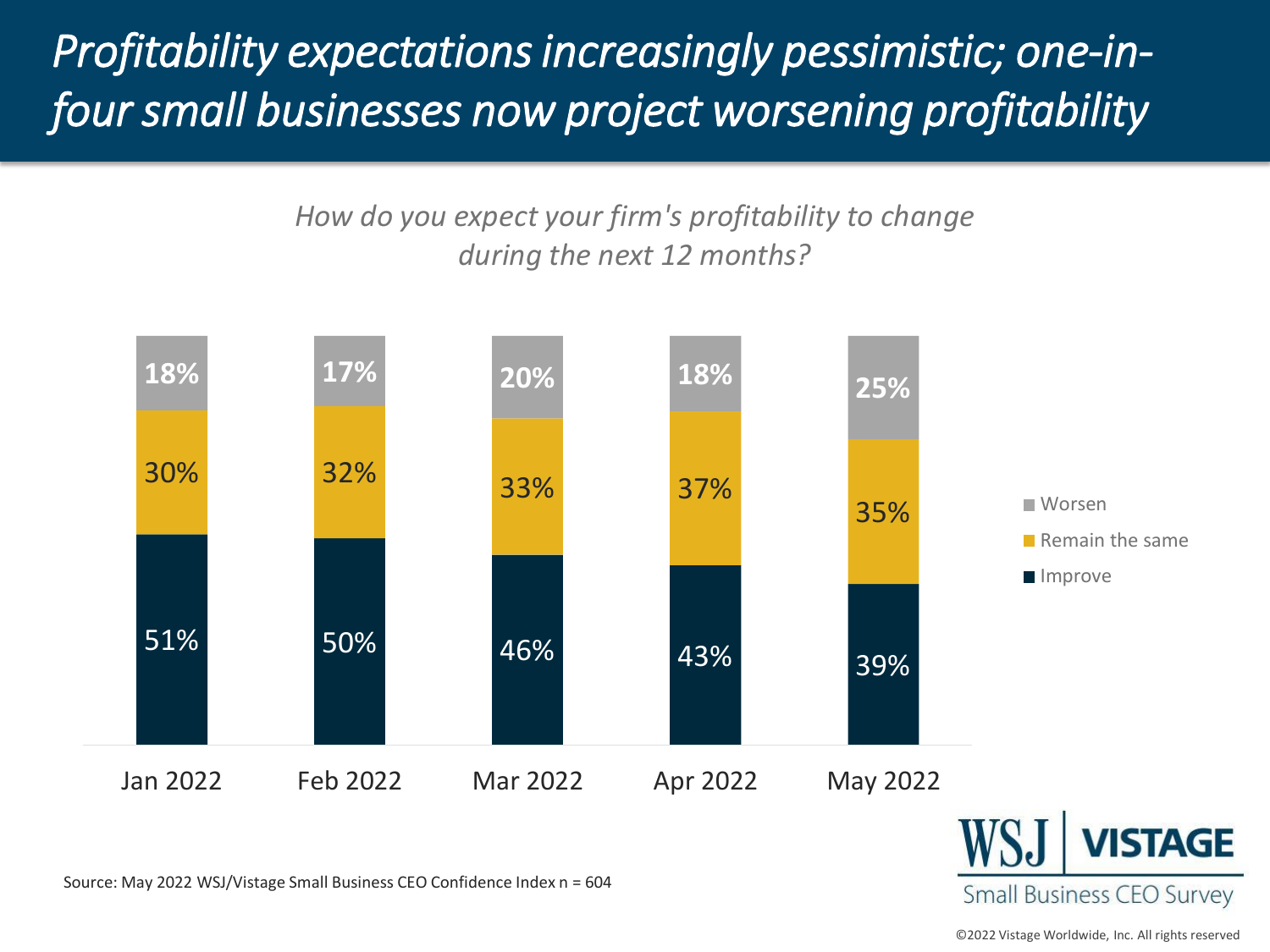#### *Rising prices and wages continue to be biggest inflationary impact for small businesses*

*Which effects of inflation are impacting your business?*





Source: May 2022 WSJ/Vistage Small Business CEO Confidence Index n = 604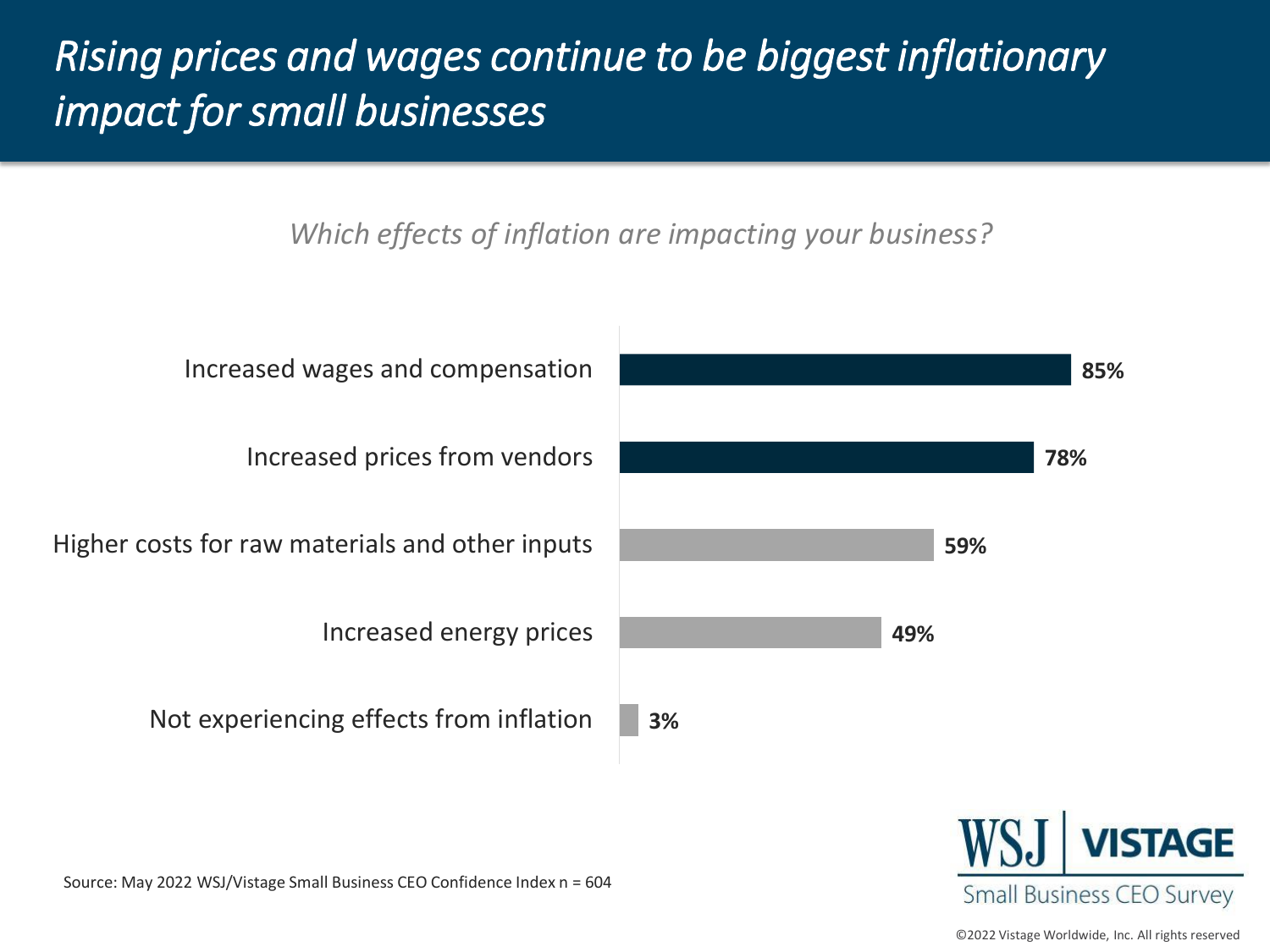#### *Boosting wages is top change small businesses are making to improve retention and hiring*

*Which changes have you made or are you making to improve retention and hiring?*





Reverse mentorship programs Investments in home office for remote workers Perks for on-site workers Mentorship programs Adding employee benefits Investing in new technology In-person events and team building activities Non-traditional or flexible schedules Hybrid/remote work Employee development programs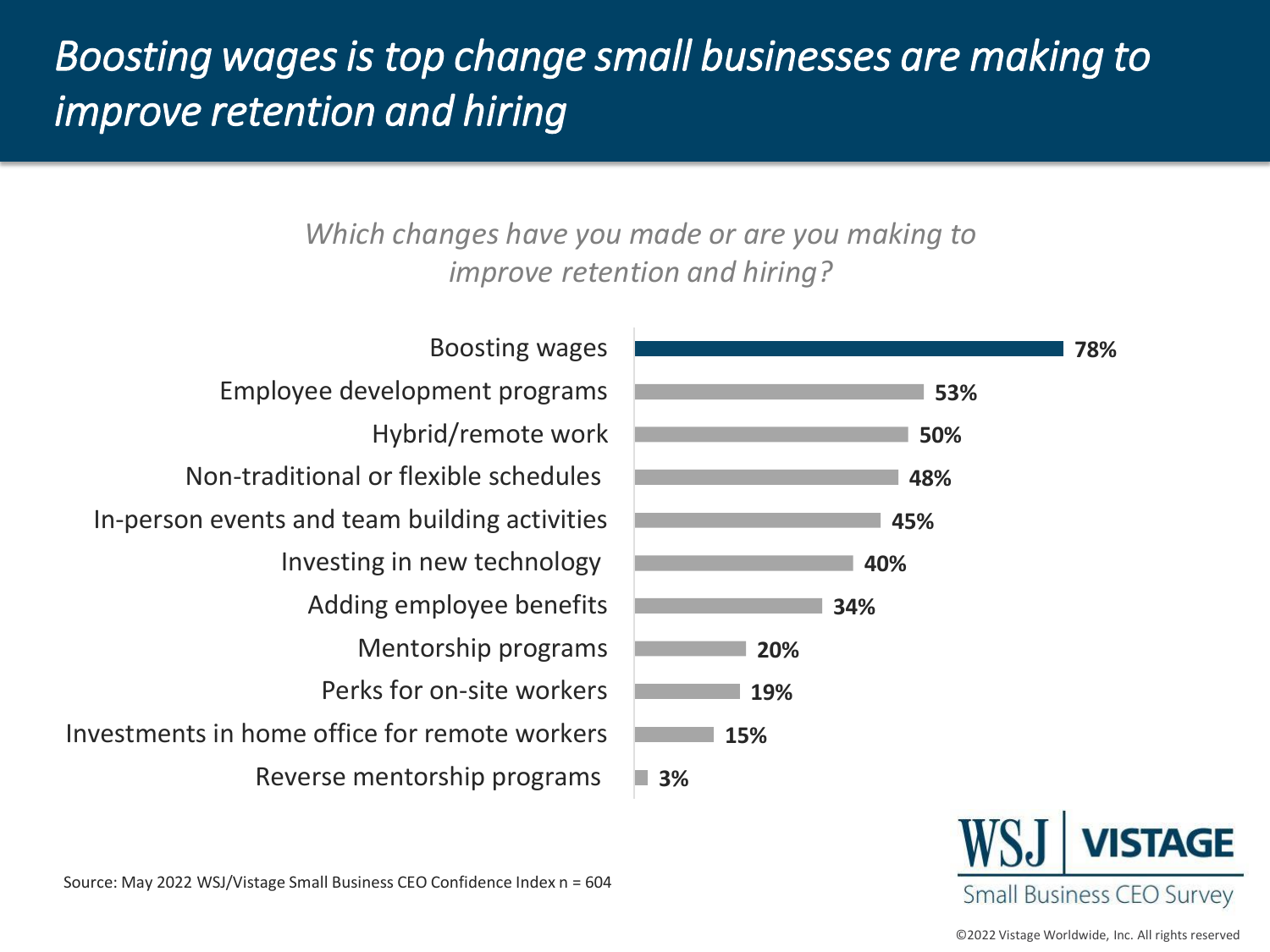*Twice as many small businesses offered wage increases of more than 6% over the past year than plan to in the next 12 months*

> Percentage of wage and salary increases: Last 12 months compared to next 12 months



Source: May 2022 WSJ/Vistage Small Business CEO Confidence Index n = 604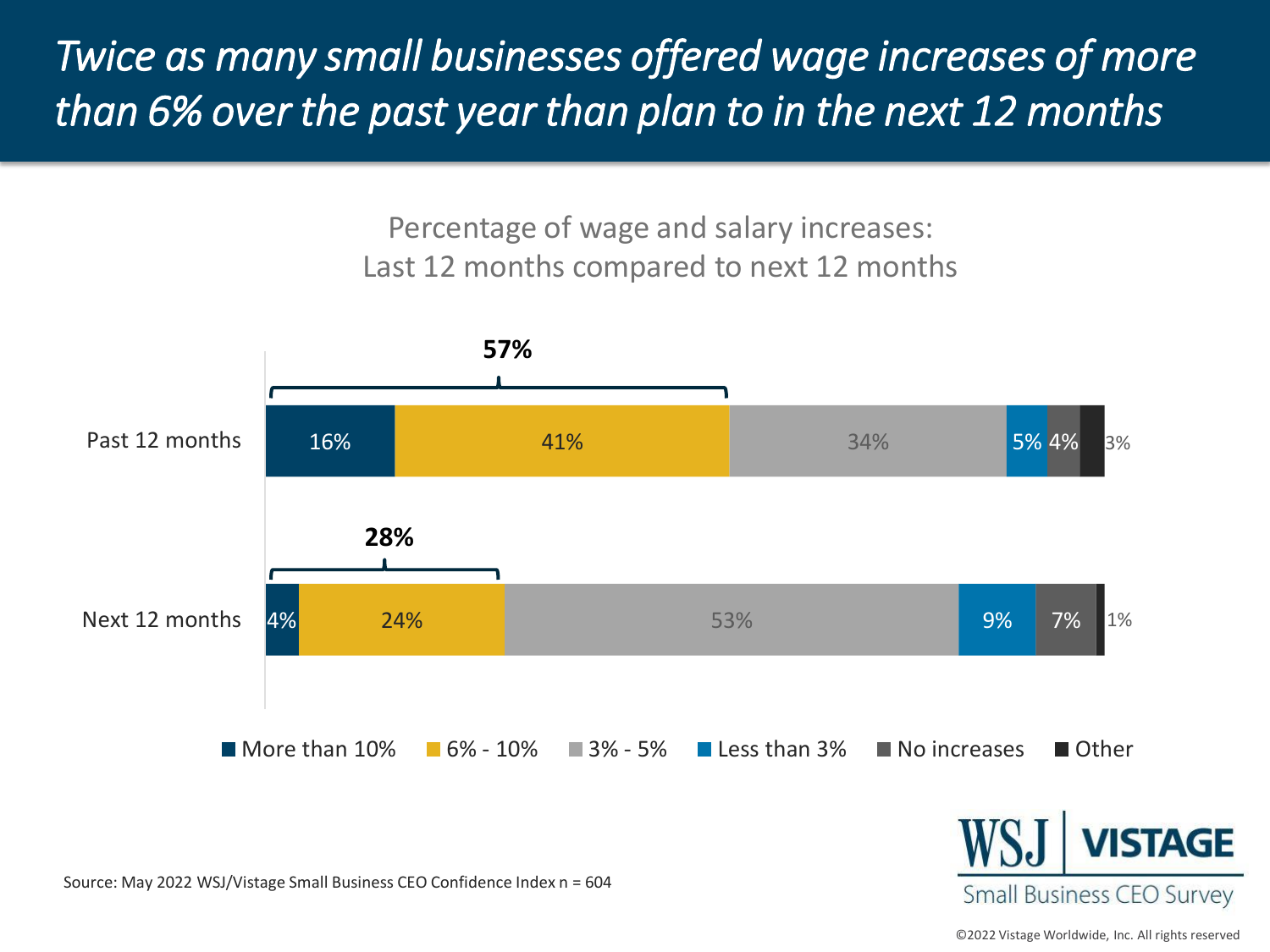#### *Projections soften for next 12 months, 61% of small businesses expect increased revenues, 39% expect increased profits*

Proportion of small businesses that expect increased revenues and profits during the next 12 months:





Source: May 2022 WSJ/Vistage Small Business CEO Confidence Index n = 604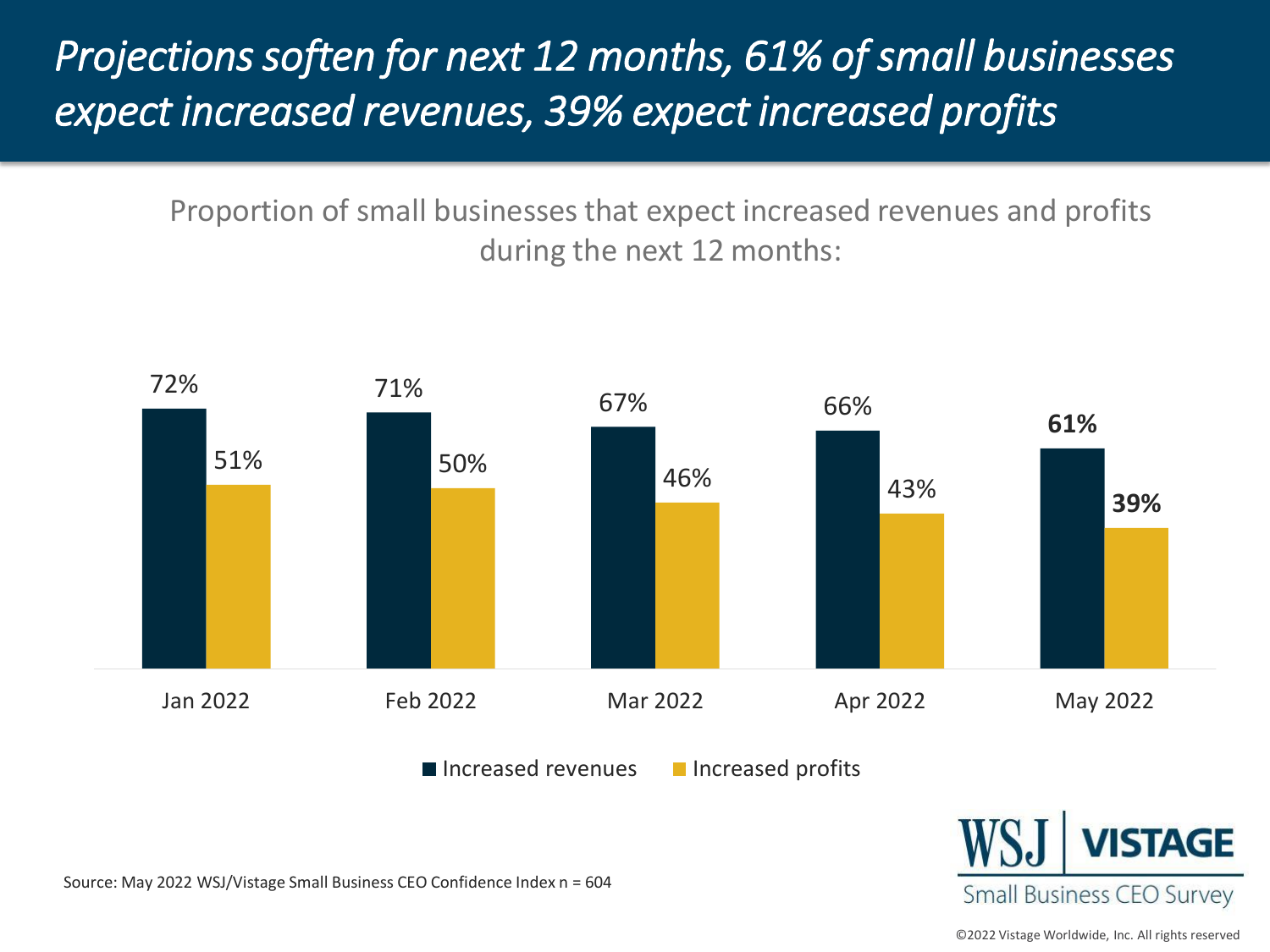# *Three-in-five small businesses report price increases of more than 10% for good and services*

*On average, how much have the prices your business pay for goods and services increased this year?*



- No increase
- $\blacksquare$  Less than 10%
- Between 10% and 25%
- **More than 25%**

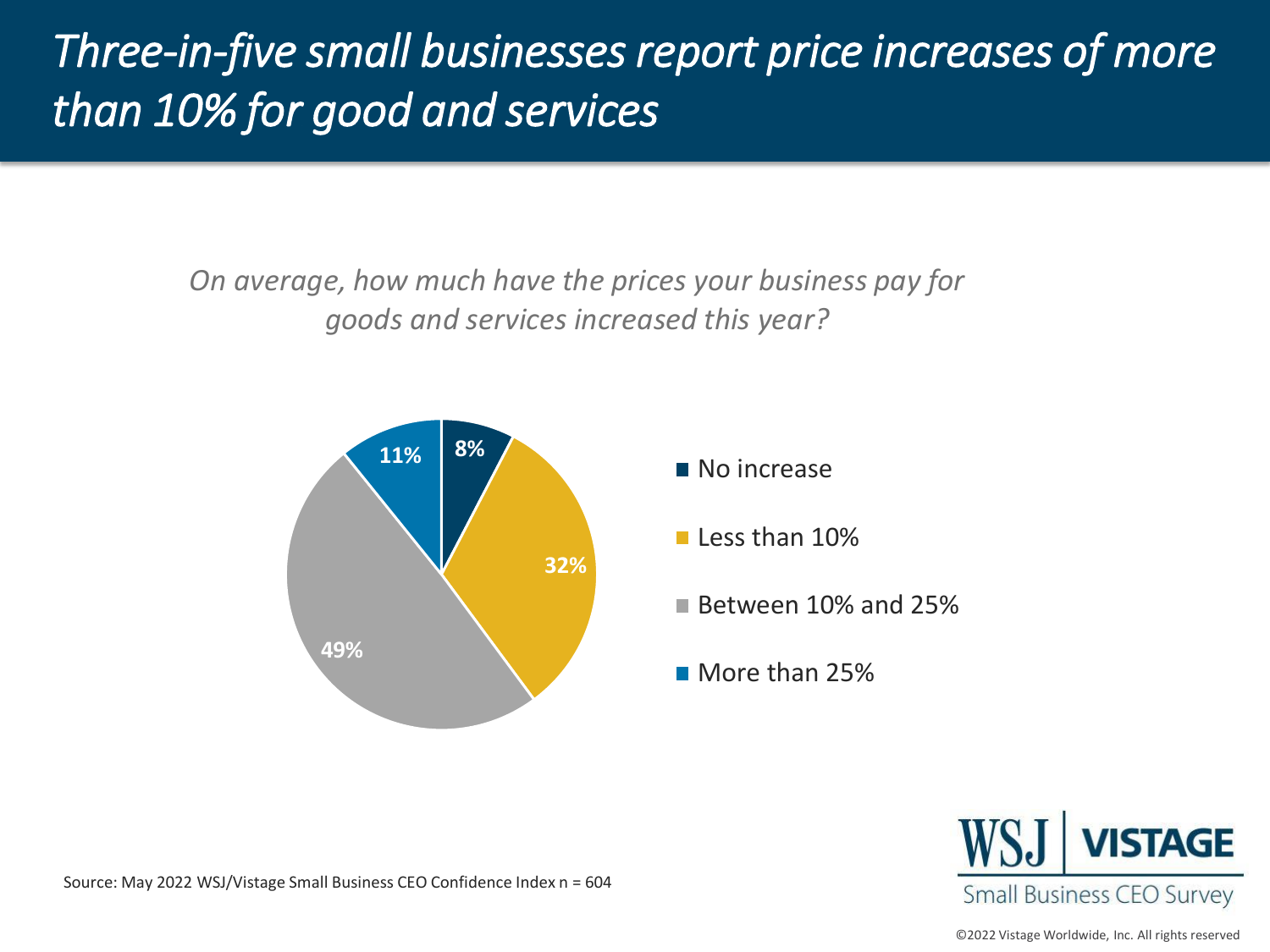# *Investment plans remain stable for 42% of small businesses; twice as many plan decreases than last year*

*How are your firm's total fixed investment expenditures likely to change during the next 12 months?* 



Source: May 2022 WSJ/Vistage Small Business CEO Confidence Index n = 604

©2022 Vistage Worldwide, Inc. All rights reserved

**Small Business CEO Survey**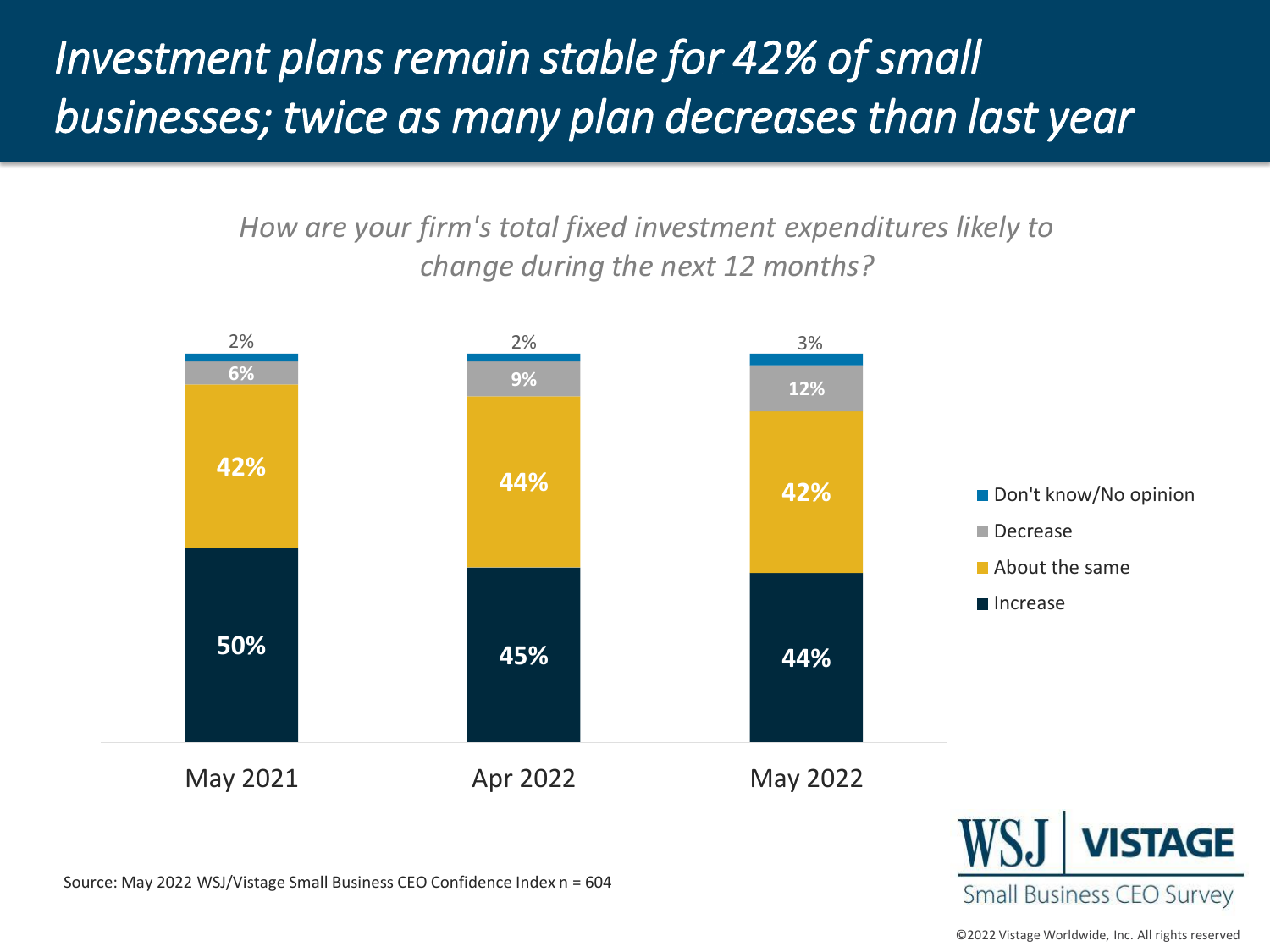## *Currently just over a quarter of small businesses report impacts of higher interest rates*

*Are rising interest rates impacting your business?*





Source: May 2022 WSJ/Vistage Small Business CEO Confidence Index n = 604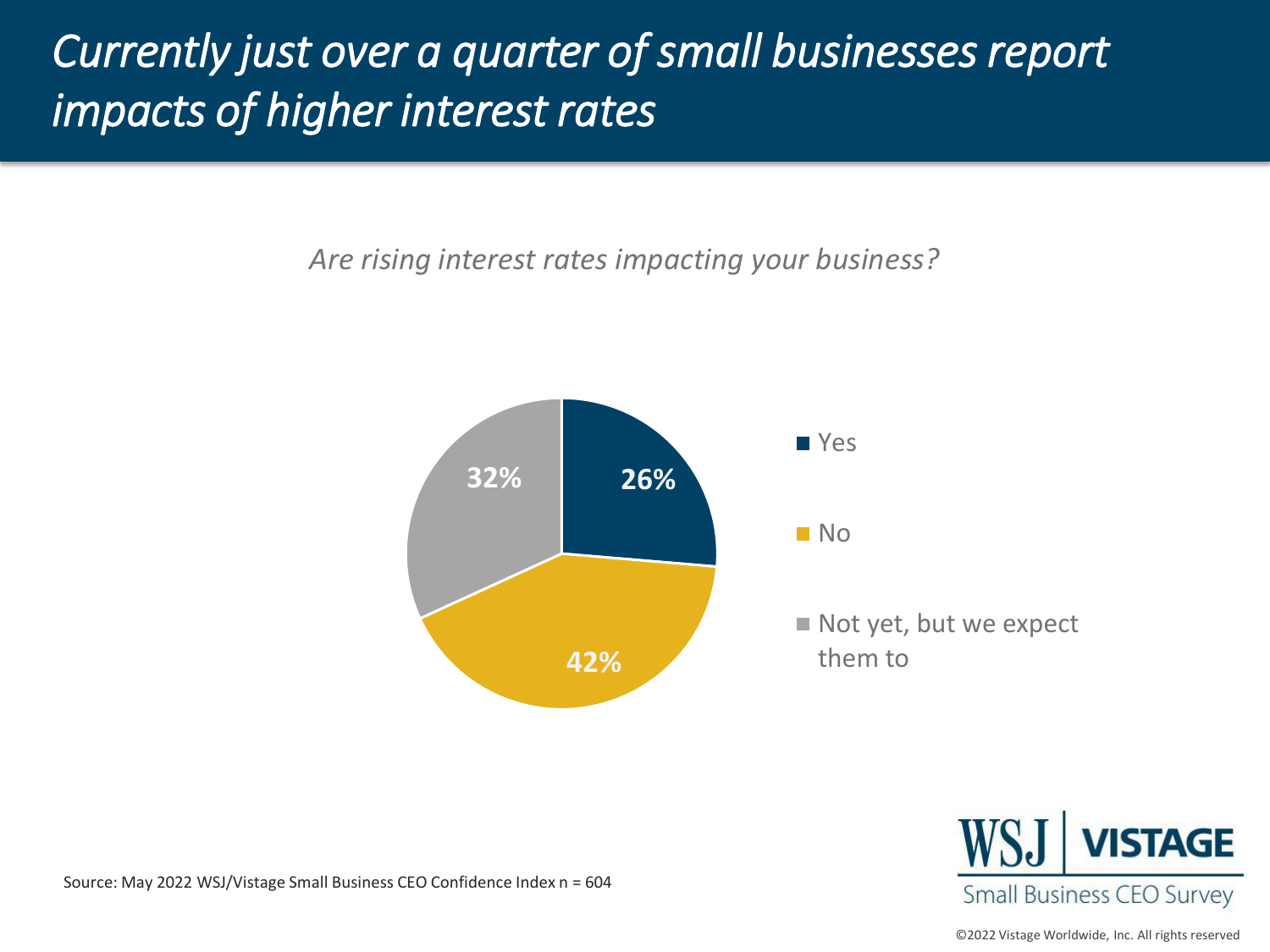*Economic sentiment continues to deteriorate; 54% of small businesses report that conditions are worse than last year*

> *Compared with a year ago, how have the overall economic conditions in the United States changed?*



Source: May 2022 WSJ/Vistage Small Business CEO Confidence Index n = 604